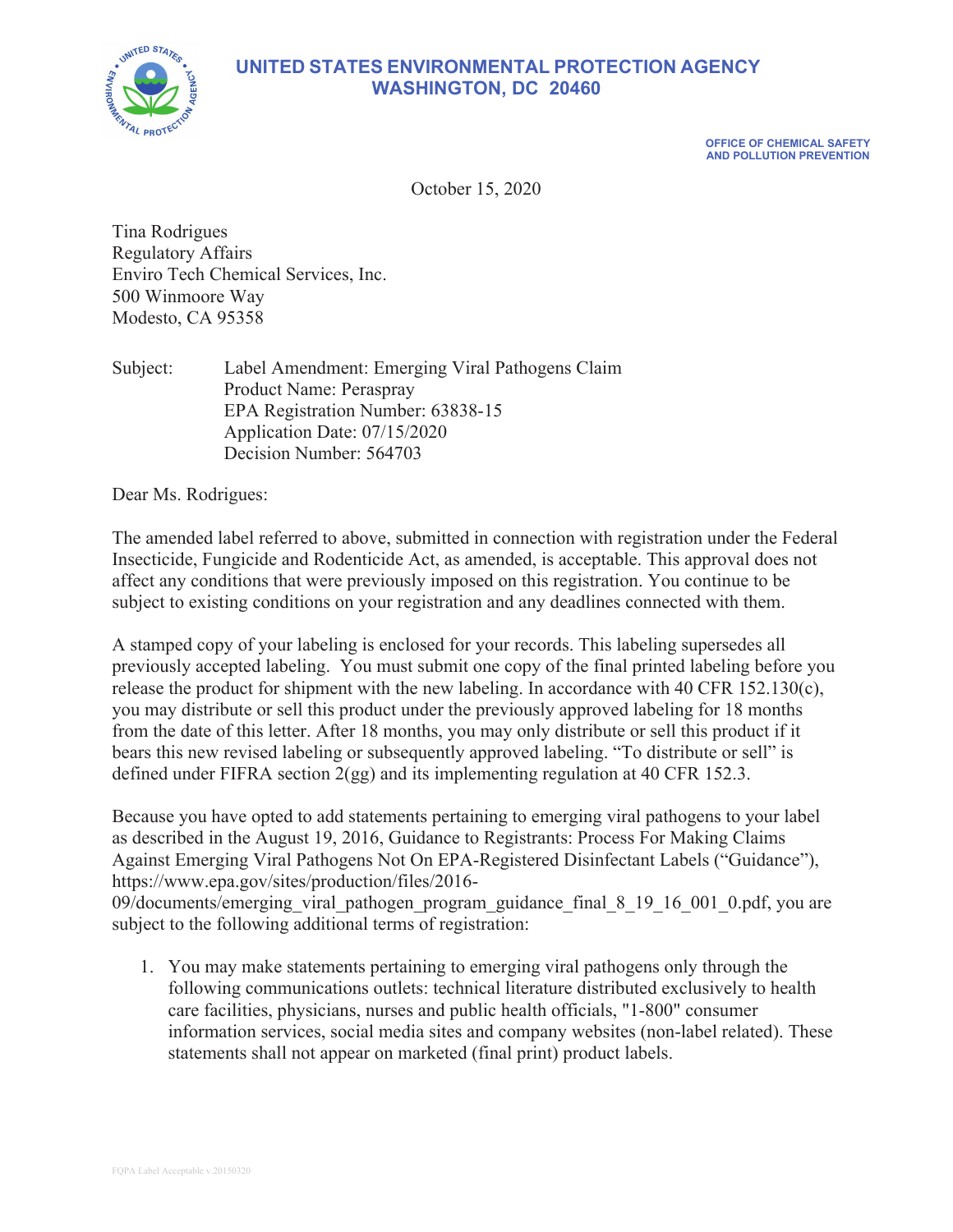Page 2 of 3 EPA Reg. No. 63838-15 Decision No. 564703

- 2. Your statements pertaining to emerging viral pathogens must adhere to the format approved on the Agency-accepted master label.
- 3. You may make statements pertaining to emerging viral pathogens only upon a disease outbreak that meets all the following criteria:
	- a. The causative organism must be a virus that causes an infectious disease that has appeared in a human or animal population in the U.S. for the first time, or that may have existed previously but is rapidly increasing in incidence or geographic range.

i. For human disease, the outbreak is listed in one of the following Centers for Disease Control (CDC) publications:

- A. CDC Current Outbreak List for "U.S. Based Outbreaks" (www.cdc.gov/outbreaks),
- B. CDC Current Outbreak List for "Outbreaks Affecting International Travelers" with an "Alert" or "Advisory" classification (www.cdc.gov/outbreaks) (also released through the CDC's Health Alert Network (HAN) notification process)
- C. Healthcare-Associated Infections (HAIs) Outbreaks and Patient Notifications page (www.cdc.gov/hai/outbreaks)

ii. For animal disease, the outbreak is identified as an infectious disease outbreak in animals within the U.S. on the World Organization for Animal Health (OIE) Weekly Disease Information page

(www.oie.int/wahis\_2/public/wahid.php/Diseaseinformation/WI).

A. The CDC or OIE has identified the taxonomy, including the viral family and/or species, of the pathogen and provides notice to the public of the identity of the emerging virus that is responsible for an infectious disease outbreak. Based on the taxonomy of the outbreak pathogen identified by the CDC or OEI, the pathogen's viral subgroup is (large non-enveloped, enveloped).

B. The virus can be transmitted via environmental surfaces (non-vector transmission), and environmental surface disinfection has been recommended by the CDC, OIE or EPA to control the spread of the pathogen.

4. You may begin communicating statements pertaining to emerging viral pathogens only upon CDC or OIE's publication per term 3.a. of an outbreak of an emerging viral pathogen meeting all of the criteria of term 3. You must cease and remove all such nonlabel communications intended for consumers no later than 24 months after the original publication of the outbreak per term 3.a., unless the Agency issue written guidance to the contrary due to continued public health concerns. The emerging pathogen claim language may remain on the master label.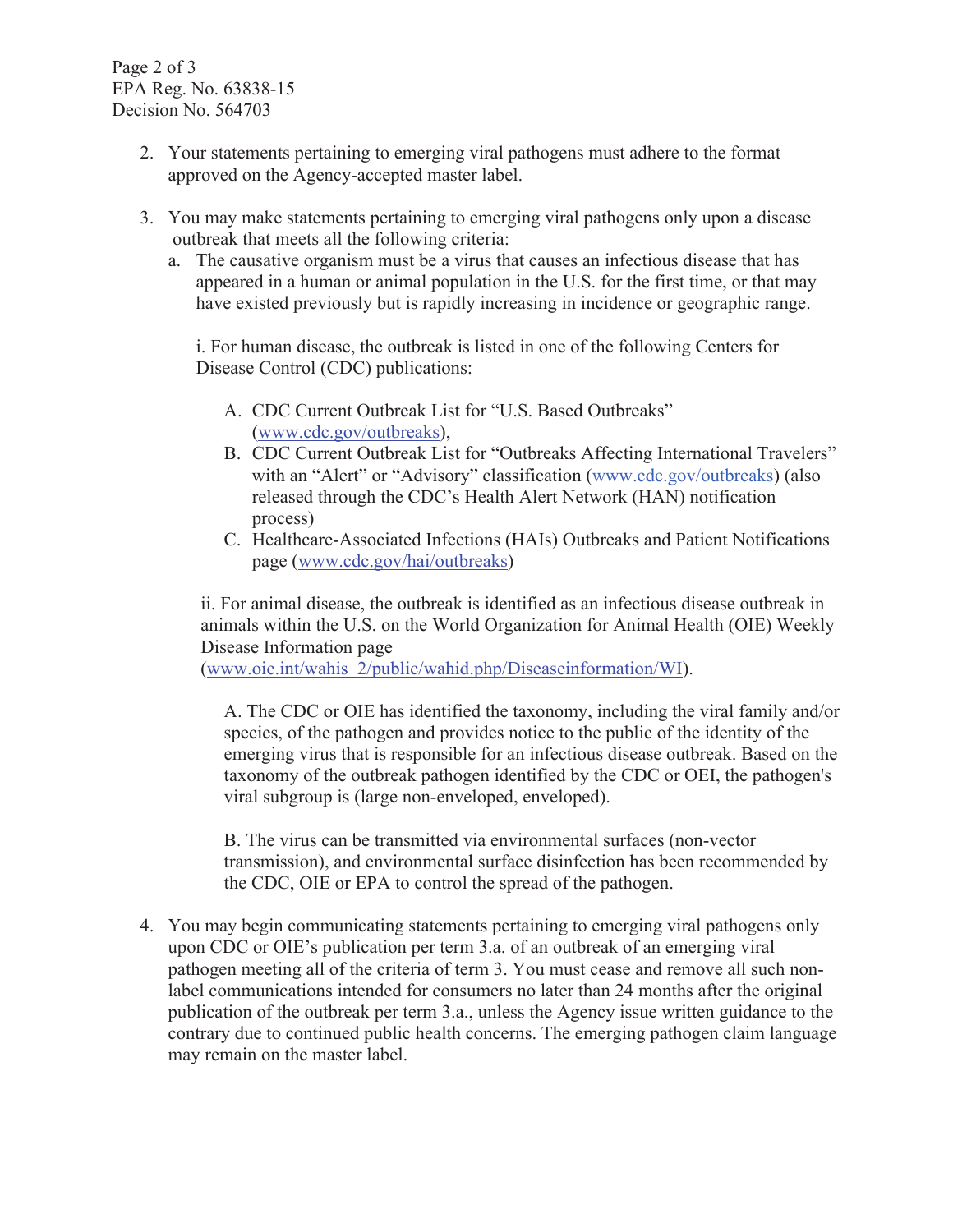Page 3 of 3 EPA Reg. No. 63838-15 Decision No. 564703

> 5. Terms from points 1 through 4 above shall become immediately void and ineffective if registration for use against Human Rhinovirus 42 (ATCC VR-338) is suspended or cancelled or no longer meets the criteria for a disinfectant claim (see EPA Product Performance Test Guideline 810.2200). In addition, terms B.1 through B.4 above shall become immediately void and ineffective upon your receipt of evidence of ineffectiveness against any pathogen in a less-resistant Spaulding category.

Should you wish to add/retain a reference to the company's website on your label, then please be aware that the website becomes labeling under the Federal Insecticide Fungicide and Rodenticide Act and is subject to review by the Agency. If the website is false or misleading, the product would be misbranded and unlawful to sell or distribute under FIFRA section 12(a)(1)(E). 40 CFR 156.10(a)(5) list examples of statements EPA may consider false or misleading. In addition, regardless of whether a website is referenced on your product's label, claims made on the website may not substantially differ from those claims approved through the registration process. Therefore, should the Agency find or if it is brought to our attention that a website contains false or misleading statements or claims substantially differing from the EPA approved registration, the website will be referred to the EPA's Office of Enforcement and Compliance.

Your release for shipment of the product constitutes acceptance of these conditions. If these conditions are not complied with, the registration will be subject to cancellation in accordance with FIFRA section 6. If you have any questions, you may contact the disinfectants list at disinfectantslist@epa.gov.

Sincerely,

Demson Fuller, Product Manager 32 Regulatory Management Branch II Antimicrobials Division (7510P) Office of Pesticide Programs

Enclosure: stamped label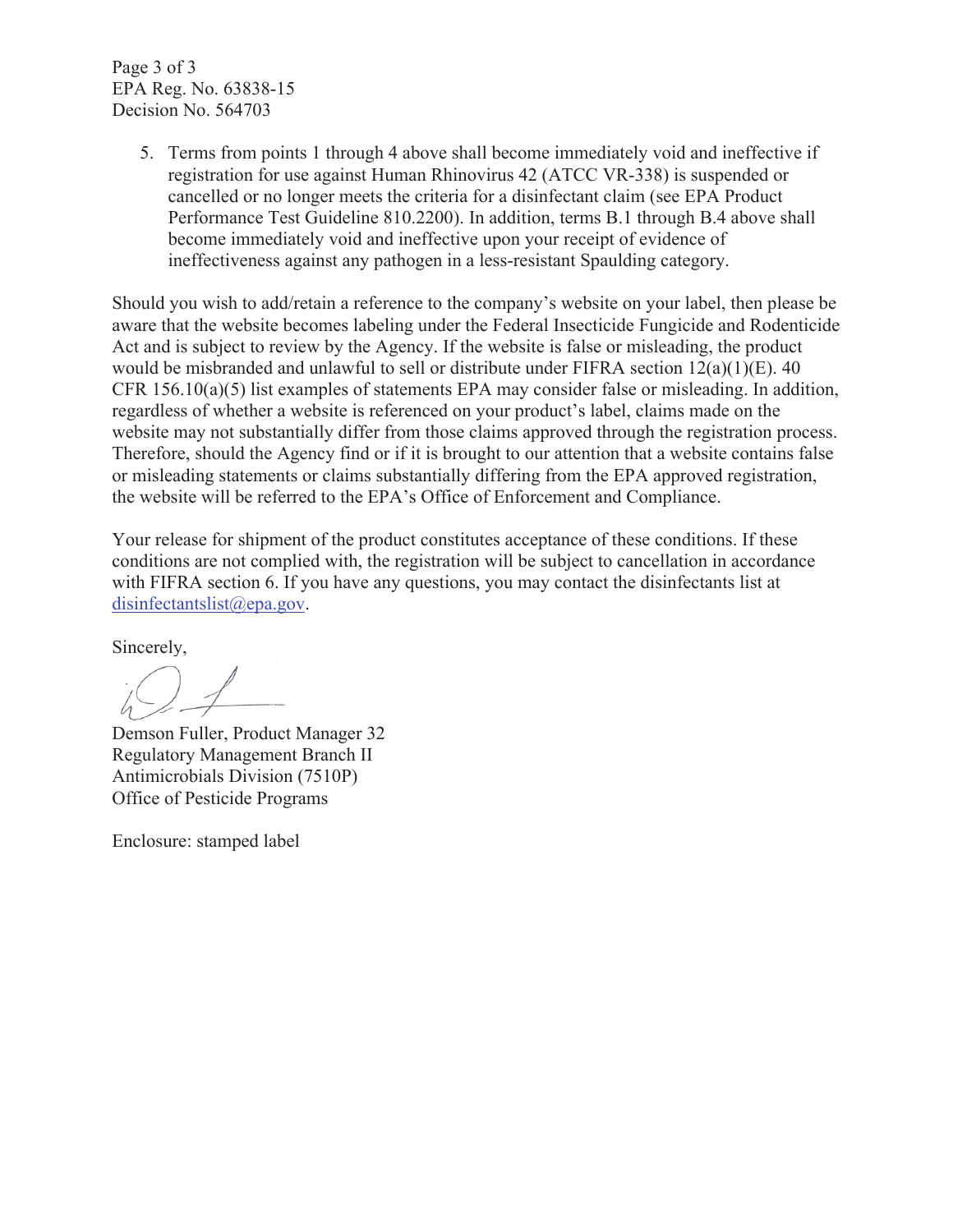# **ACCEPTED** 10/15/2020

Under the Federal Insecticide, Fungicide and Rodenticide Act as amended, for the pesticide registered under EPA Reg. No.

63838-15



A Ready to Use Sanitizer for Both Non-Food Contact and Hard, Non-Porous Food Contact Surfaces



ACTIVE INGREDIENT: Peracetic Acid………………...0.017% Hydrogen Peroxide…………..0.855% Other Ingredients……………99.128% Total…………………………100.000%

# **KEEP OUT OF REACH OF CHILDREN WARNING:**

**See back panel for additional precautionary statements** 

**NET CONTENTS\_\_\_\_\_\_\_\_\_** 

| Manufactured By:<br>Enviro Tech Chemical Services, Inc, 500 Winmoore Way, Modesto, CA 95358<br>(209) 581-9576<br>EPA Registration No: 63838-15<br>Lot #: (may show elsewhere)<br>Net Contents:<br>Label V8.3 EVP OCT 2020 |
|---------------------------------------------------------------------------------------------------------------------------------------------------------------------------------------------------------------------------|
|---------------------------------------------------------------------------------------------------------------------------------------------------------------------------------------------------------------------------|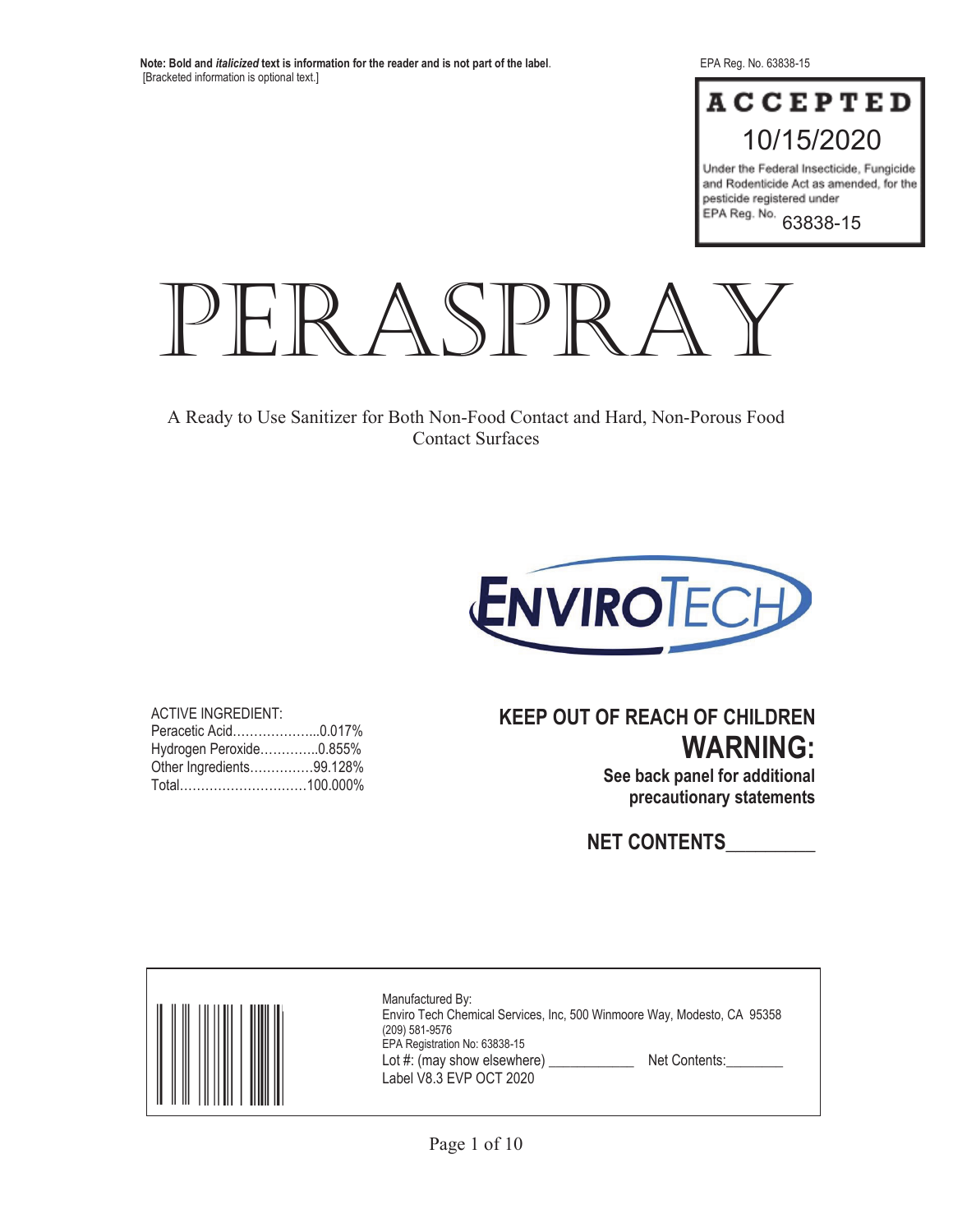# **PRECAUTIONARY STATEMENTS**

#### **Hazards to Humans & Domestic Animals**

**CAUTION:** Causes moderate eye irritation. Harmful if swallowed or absorbed through skin. Do not get in eyes, on skin, or on clothing. Wash hands before eating, drinking, chewing gum, using tobacco or using the toilet. Remove contaminated clothing and wash hands before reuse.

# **FIRST AID:**

**If in eyes:** Hold eye open and rinse slowly and gently with water for 15-20 minutes. Seek medical attention if irritation persists.

**If on skin:** Wash affected area thoroughly with soap and water.

**If swallowed:** Have person drink several glasses of water or milk. Do not force an unconscious person to drink anything by mouth. DO NOT INDUCE VOMITING. Contact a physician or poison control center.

# **PHYSICAL OR CHEMICAL HAZARDS:**

Avoid chlorine and strong reducing agents when using or storing this product. This product is incompatible with aldehydes, alcohols, thiols, and ammonia-containing products by reducing the effectiveness of Peraspray.

### *Residential/Household (Refillable bottles)*

**STORAGE AND DISPOSAL:** Store out of reach of children or persons unfamiliar with its use. Store this product in a cool [dry] area, [away from direct sunlight] to avoid deterioration. Do not reuse or refill except as described in the directions for use. Offer for recycling if available or place in trash. Spilled product may be absorbed with sponge or mop and then rinsed with water.

### *Residential/Household (Bottles not intended to be refilled by the consumer)*

**STORAGE AND DISPOSAL:** Store out of reach of children or persons unfamiliar with its use. Store this product in a cool [dry] area, [away from direct sunlight] to avoid deterioration. Nonrefillable container. Do not reuse or refill this container. Offer for recycling if available or place in trash. Spilled product may be absorbed with sponge or mop and then rinsed with water.

#### *Commercial/Professional/Institutional (Refillable bottles)*

**STORAGE AND DISPOSAL:** Do not contaminate water, food or feed by storage and disposal. **Storage:** Store out of reach of children or persons unfamiliar with its use. Store this product in a cool [dry] area, [away from direct sunlight] to avoid deterioration. Spilled product may be absorbed with sponge or mop and then rinsed with water. **Pesticide Disposal:** Wastes resulting from the use of this product must be disposed of on site or at an approved waste disposal facility. **Container Disposal:** Do not reuse or refill except as described in the directions for use. Offer for recycling if available or place in trash.

#### *Commercial/Professional/Institutional (Bottles used to refill sprayer)*

**STORAGE AND DISPOSAL:** Do not contaminate water, food or feed by storage and disposal. **Storage:** Store out of reach of children or persons unfamiliar with its use. Store this product in a cool [dry] area, [away from direct sunlight] to avoid deterioration. Spilled product may be absorbed with sponge or mop and then rinsed with water. **Pesticide Disposal:** Wastes resulting from the use of this product must be disposed of on site or at an approved waste disposal facility. **Container Disposal:** Do not reuse or refill except as described in the directions for use. Offer for recycling if available or place in trash.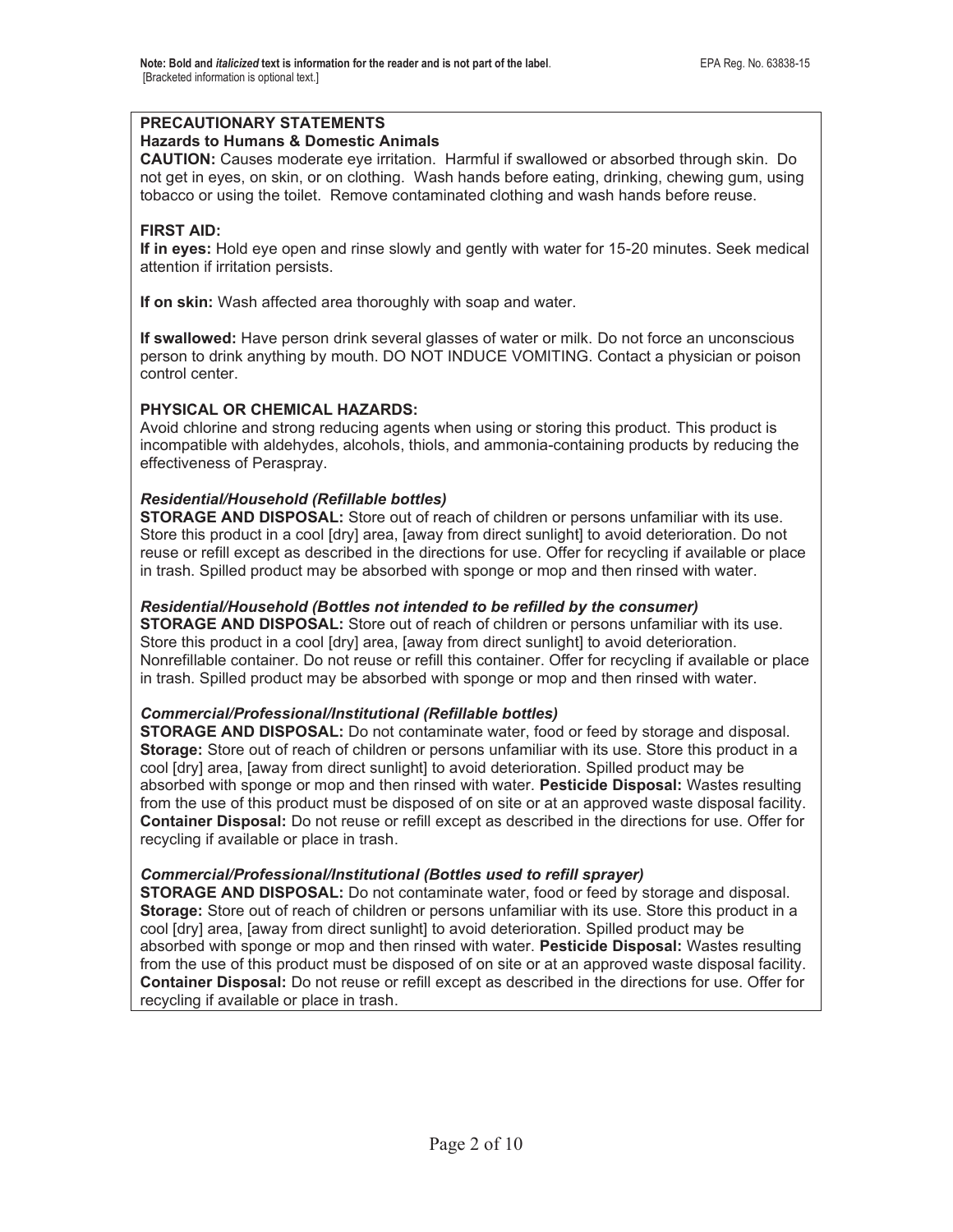### **DIRECTIONS FOR USE**

It is a violation of Federal Law to use this product in a manner inconsistent with its labeling.

| <b>OPERATING SPRAYER</b>                                   |                                                                                                      |  |
|------------------------------------------------------------|------------------------------------------------------------------------------------------------------|--|
|                                                            |                                                                                                      |  |
| [Refill only with this product]                            | Remove                                                                                               |  |
| Alternate for refill bottle:<br>To Refill [Spray Bottles]: | 1. Remove trigger sprayer or cap from empty bottle.                                                  |  |
|                                                            | Pour                                                                                                 |  |
|                                                            | 2. Unscrew cap on refill and pour contents directly into<br>empty bottle.                            |  |
|                                                            | <b>Use</b>                                                                                           |  |
|                                                            | 3. Replace trigger sprayer and use as you normally<br>would.                                         |  |
|                                                            | -or-                                                                                                 |  |
|                                                            | [Remove trigger sprayer from empty bottle,] unscrew cap<br>and transfer your sprayer to this bottle. |  |

# *CLEANING*

**General:** [Household/Kitchen/Floor] Cleaning; [Remove cooking ingredients and cooked food from areas to be cleaned.] Spray product straight onto soils and wipe clean [with a dry paper or lint-free cloth –or- sponge.] –or- [Spray soiled area, then wipe clean.] Repeat for visibly soiled areas.

#### *Alternate for Direct Application of Refill Bottle:*

Apply this product full strength onto soils and wipe clean [with a dry paper towel –or- [lint free] cloth –or- sponge –or- mop –or- rag.] Repeat for visibly soiled areas.

**To Clean/Remove Soap Scum:** Spray product onto soils and wipe clean [with a dry paper towel or lint-free cloth or sponge]. –or- Just spray on and wipe off [with a dry paper towel or lint-free cloth or sponge]. No scrubbing or rinsing is necessary. For best results, use a dry paper towel or lint-free cloth. Repeat for visibly soiled areas. For stubborn stains or visibly soiled areas or tougher jobs, allow product to penetrate [dirt and/or soap scum] before wiping. For best results, use regularly to prevent soap scum build up.

**To Clean [Nonporous] Surfaces –and/or- Floors:** [Spray soiled area, then wipe clean. –or- For spot cleaning, spray straight from bottle and wipe clean with damp sponge –or- mop.]

**To Clean Toilets:** To clean and deodorize toilet bowl, squirt liberally (1/2 cup) on toilet sides and upper bowl toilet rim. Swab –or- brush all surfaces thoroughly and flush.

#### *Claims (all cleaning claims are optional text):*

- An effective [non-food contact surface] cleaner for use in the kitchen, bathroom, bedroom, and other household areas
- Cleans and removes stains from washable floors
- Cleans everyday kitchen messes like dirt, grease and food stains
- Bleach Free [Formula] [Technology]
- Cleans tough messes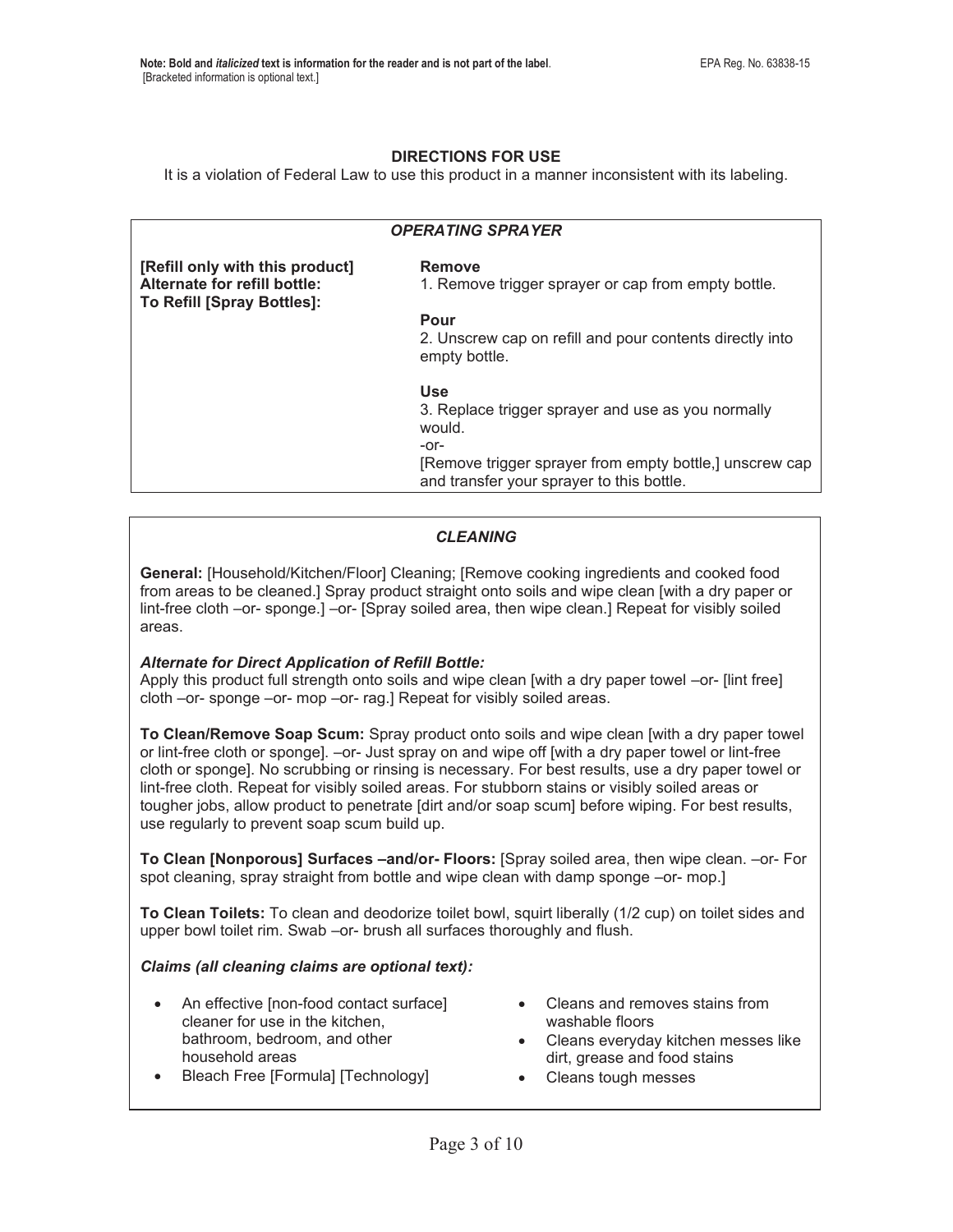## *CLEANING CONTINUED*

- Cuts [through] [tough] grease [and] [grime] [and] [messes] [quickly] [and easily] [without a trace] [or residue]
- Cuts –or- Cleans Grime in Kitchens and Bathrooms [Fast].
- Daily kitchen cleaner
- Deodorizes
- $\bullet$  Easy clean
- Fast action [kitchen] [bathroom] cleaner
- Kitchen cleaning made easy
- Prevents odors –and/or- [dirt] [soap scum] [build up]
- Removes –and/or- cleans everyday kitchen messes
- Removes odors
- Special kitchen –and/or- bathroom cleaning formula
- Tough cleaning with a bleach-free scent

### *SANITATION* –or- *DEODORIZATION*

**To Deodorize –and/or- To Sanitize Non-Food Contact Surfaces:** Spray until thoroughly wet. Let stand and remain visibly wet for 60 seconds then wipe. –or- Let stand and remain visibly wet for 60 seconds before wiping. For visibly soiled areas, a precleaning is required.

#### *Alternate for Direct Application and Refill Bottle:*

**To Deodorize –and/or- To Sanitize Non-Food Contact Surfaces:** Directly apply [this product] with a dry paper towel –or- [lint-free] cloth –or- sponge –or- mop –or- rag and wet surfaces completely. Let stand and remain visibly wet for 60 seconds then wipe. –or- Let stand and remain visibly wet for 60 seconds before wiping. For visibly soiled areas, a precleaning is required.

#### *Claims (all sanitation* –or- *deodorization claims are optional text):*

- An effective non-food contact surface sanitizer for use in the kitchen –and-or- [bathroom] [bedroom] [other household areas]
- Antibacterial [Formula]
- Cleans –or- Sanitizes washable kitchen –and/or- household surfaces –and/or- fixtures [throughout the home] Deodorizes –or- Eliminates food odors [left behind on kitchen surfaces] [after cooking]
- Deodorizes pet areas including pet beds –and/or- cages –and/orkennels –and/or- cat litter boxes
- Deodorizes [washable] hard, nonporous surfaces
- Eliminates odors caused by bacteria [and non-fresh food]
- Kills [household] bacteria [and sanitizes without bleaching]
- Kills 99.9% of [household] bacteria [in 60 seconds]
- Kills odor causing bacteria in kitchens –or- bathroom
- $\bullet$  One step cleaning and sanitizing
- Removes -or- Eliminates odors
- **Sanitizer**
- This product is a sanitizer for hard and nonporous, non-food contact area surfaces according to the method for Sanitizers – Non-Food Contact Surfaces, modified in the presence of 5% organic serum, [in 60 seconds] against: *any organism from List 1*

#### *Organisms: (List 1)*

*Staphylococcus aureus* bacteria [Staph] [ATCC 6538], *Klebsiella pneumoniae* bacteria [ATCC 4352]

*Use Sites:* See Table 1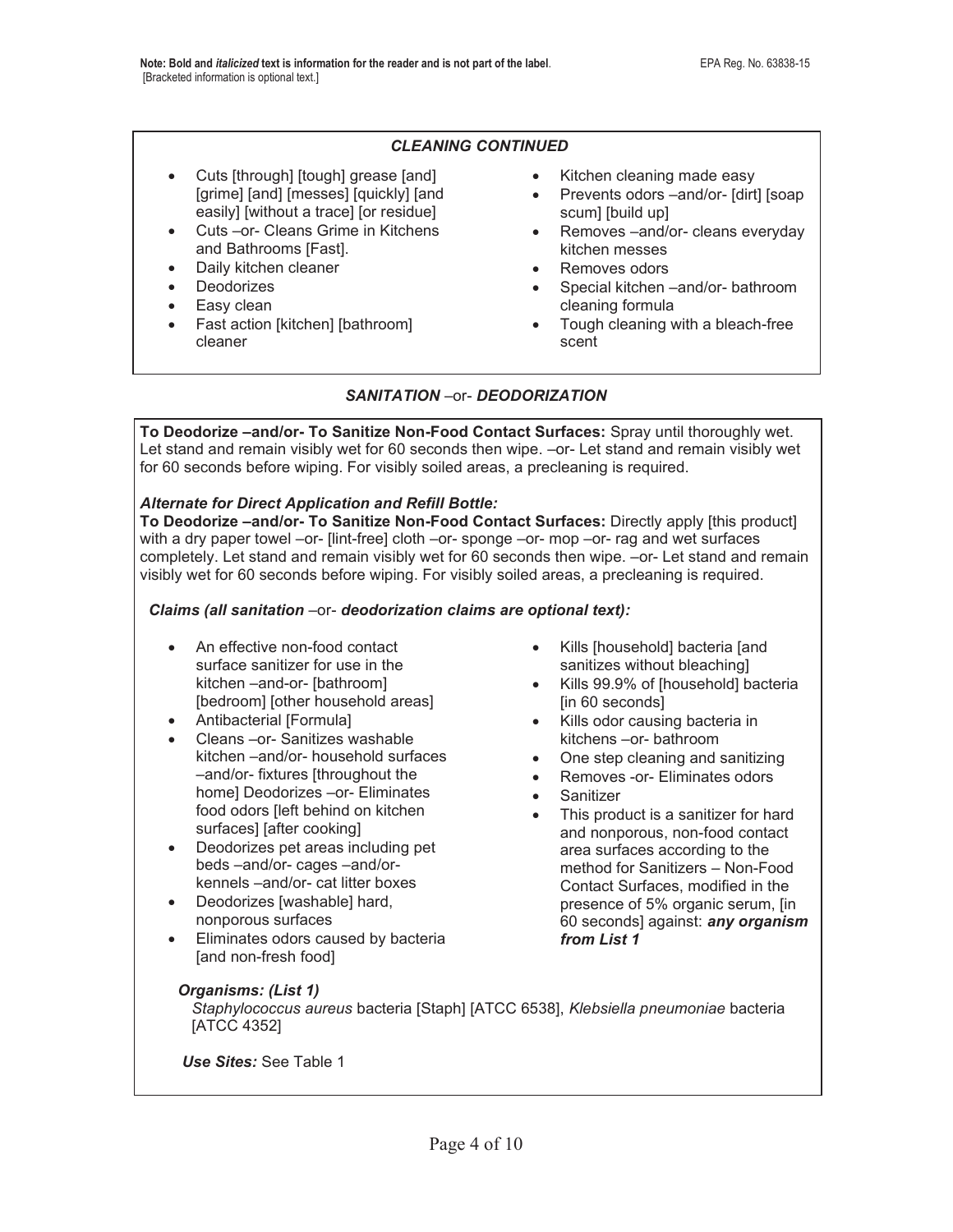**To Sanitize Hard, Non-porous Food Contact Surfaces:** Spray until thoroughly wet. Let stand and remain visibly wet for 60 seconds then wipe. –or- Let stand and remain visibly wet for 60 seconds before wiping. For visibly soiled areas, a precleaning is required. Drain any excess solution. Do not rinse.

# *Claims (all sanitation claims are optional text):*

- An institutional –and-or- industrial and-or- household sanitizer for previously cleaned, non-porous food contact surfaced in dairies –and-orwineries –and-or- breweries –andor- food and beverage plants –andor-poultry egg facilities–and-orkitchens –and-or- bathrooms
- This product can be used in Federally inspected Meat –and-or-Poultry facilities as a sanitizer
- An effective hard, non-porous food contact surface sanitizer for use in the kitchen –and-or- [restaurants] – and-or- [meat facilities] –and-or- [poultry facilities]
- Antibacterial [Formula]
- x Cleans–and-or- Sanitizes kitchens and/or- [meat facilities] –and-or- [poultry facilities]
- Kills [household] bacteria [and sanitizes without bleaching]
- Kills 99.999% of [household] bacteria [in 60 seconds]
- **Sanitizer**
- This product is a sanitizer for hard, nonporous, food contact area surfaces according to the method for Sanitizers – Food Contact Sanitizer Test for Previously Cleaned Food-Contact Surfaces, [in 60 seconds] against: *any organism from List 2*

# **To Sanitize Conveyors and Equipment for Meat, Poultry, Seafood, Fruit, Nuts and Vegetables:** Apply to the return portion of the conveyor or equipment until thoroughly wet using

coarse spray or similar means, so as to affect draining and prevent puddling. Let stand and remain visibly wet for 60 seconds then wipe. –or- Let stand and remain visibly wet for 60 seconds before wiping. For visibly soiled areas, a precleaning is required. Drain any excess solution. Do not rinse.

# *Claims (all sanitation claims are optional text):*

- Peraspray is effective against the gram negative and gram positive organisms *any organism from List 2*
- For use in the static or continuous sanitizing, washing –and-or- [rinsing] of conveyors, slicers, saws, and equipment.
- This product can be used in Federally inspected Meat –and-or-Poultry –and/or- Seafood–and/or-Fruit Processing –and/or- Nut Processing –and-or- Vegetable Processing Facilities as a sanitizer
- An effective hard, non-porous food contact surface sanitizer for use in meat facilities –and-or- poultry facilities –and-or- [seafood facilities] –and-or- [fruit processing facilities] – and-or- [nut processing facilities] –

and-or- [vegetable processing facilities]

- x Cleans –and-or- Sanitizes conveyors and equipment for meat facilities –and-or- poultry facilities – and-or- [seafood facilities] –and-or- [fruit processing facilities] –and-or- [nut processing facilities] –and-or- [vegetable processing facilities]
- Kills 99.999% of [household] bacteria [in 60 seconds]
- **Sanitizer**
- This product is a sanitizer for hard. nonporous, food contact area surfaces according to the method for Sanitizers – Food Contact Sanitizer Test for Previously Cleaned Food-Contact Surfaces, [in 60 seconds] against: *any organism from List 2*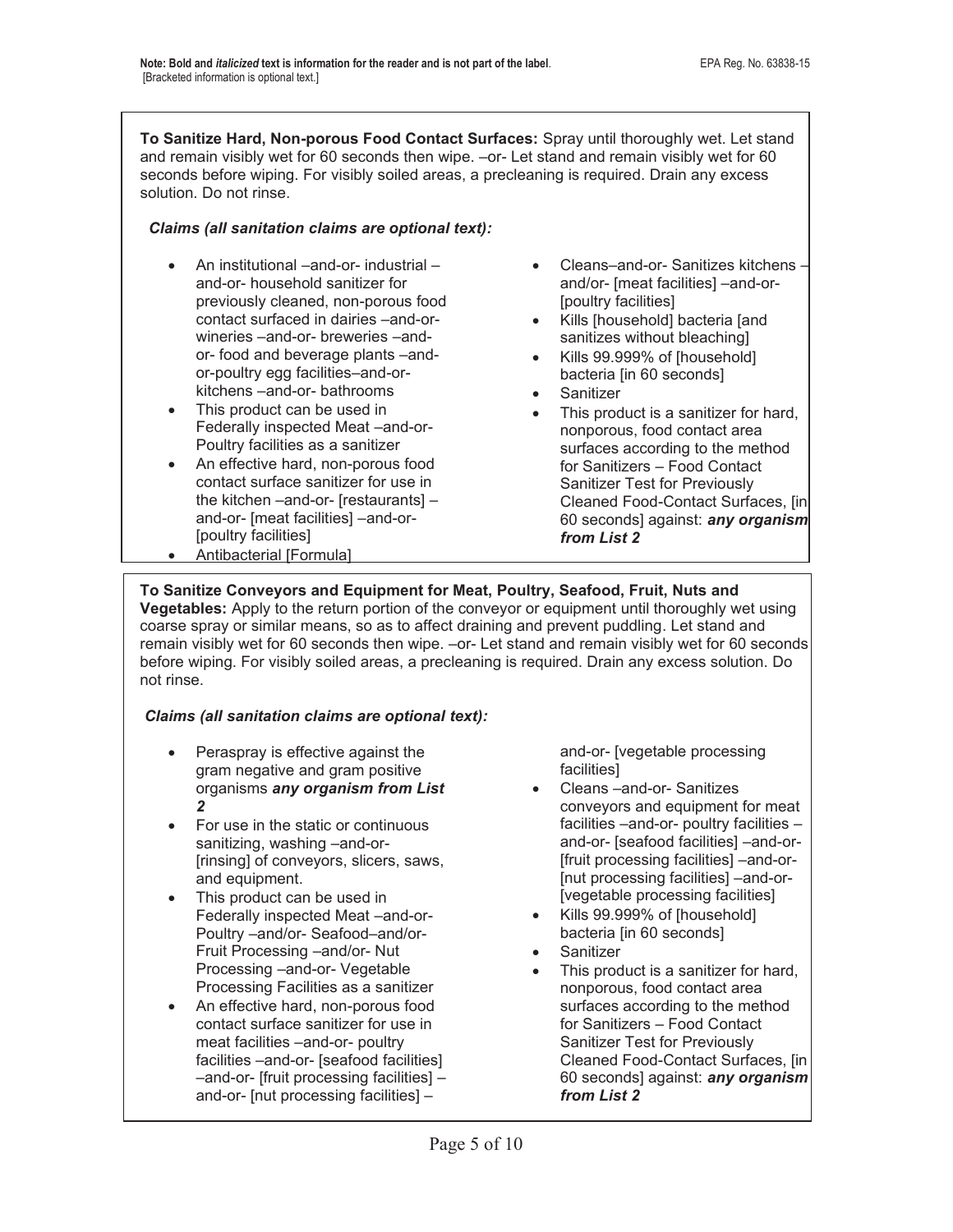#### *Organisms: (List 2)*

*Staphylococcus aureus* bacteria [Staph] [ATCC 6538], *Escherichia coli* bacteria [*E. coli*] [ATCC 11229], *Salmonella enterica* bacteria [ATCC 10708], *Listeria monocytogenes* bacteria [ATCC 984]

 *Use Sites:* See Table 1

**To Sanitize Casing, Shell Eggs:** To sanitize clean shell eggs intended for food –and-or- food products, spray with ready to use Peraspray solution. The solution must be equal to or warmer than the eggs, but not to exceed 130˚ F. Wet eggs thoroughly and allow to drain. Eggs that have been sanitized with this product may be broken for use in the manufacture of egg products without prior potable water rinse. Eggs must be reasonably dry before casing or breaking. The sanitizing solution must not be reused for sanitizing eggs. Allow to drain dry.

**Fruit and Vegetable Uses:** To remove bacterial decay and spoilage causing organisms, spray or dip raw or fresh fruits, vegetables, herbs, sprouts or spices. Apply this product for 60 seconds. A post application rinse is preferred but is optional.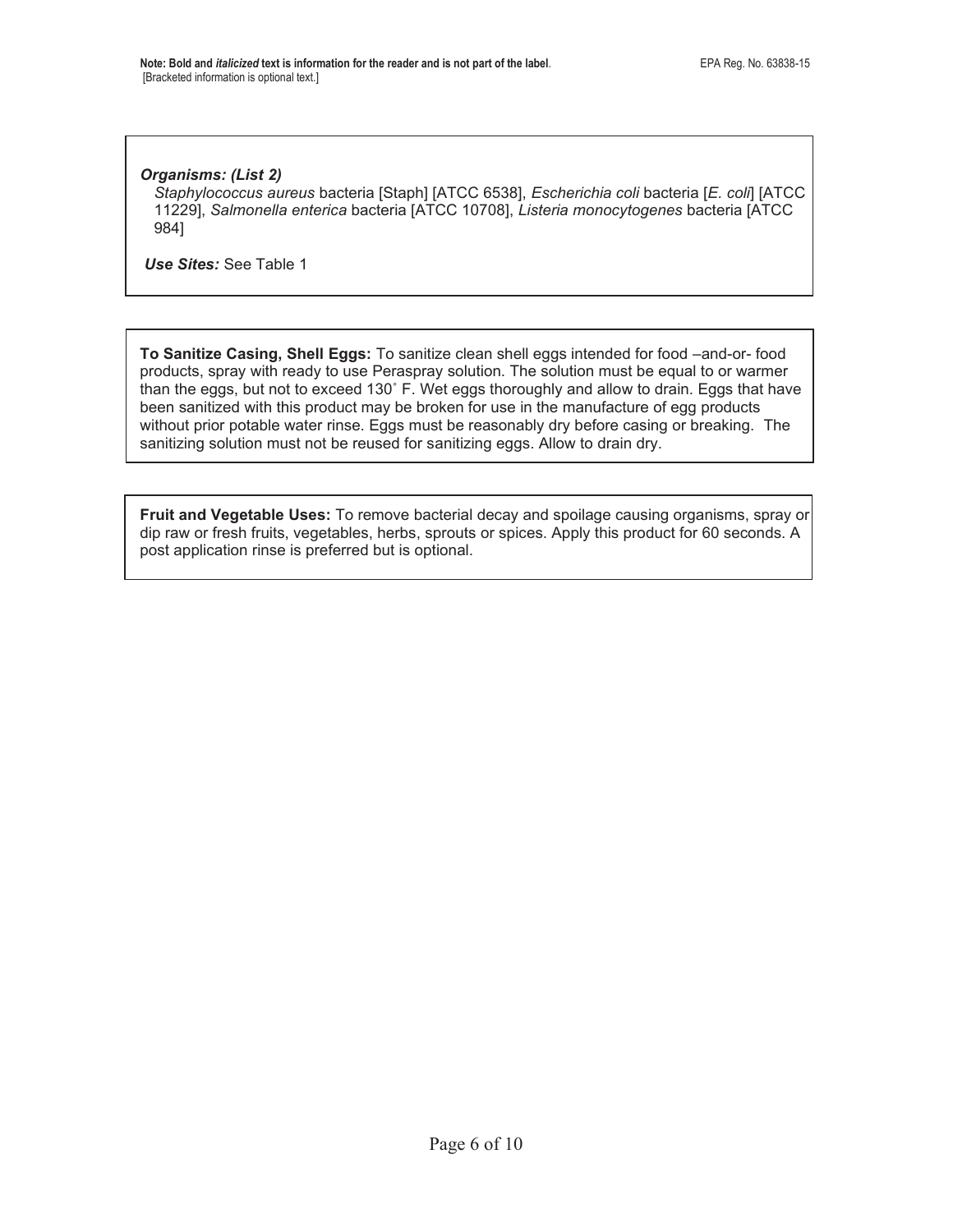# *DISINFECTION*

**To Disinfect:** Spray until thoroughly wet. Let stand and remain visibly wet for 10 minutes then wipe. For visibly soiled areas, a precleaning is required.

All surfaces that come into contact with food must be rinsed with potable water. Do not use on glasses, dishes or utensils.

## *Alternate for Direct Application and Refill Bottle:*

**To Disinfect:** Directly apply [this product] with a dry paper towel –or- [lint-free] cloth –or- sponge –or- mop –or- rag and wet surfaces completely. Let stand and remain visibly wet for 10 minutes then wipe. For visibly soiled areas, a precleaning is required.

# *Claims (all disinfection claims are optional text):*

- An effective disinfectant for use in the kitchen –and/or- [bathroom] [bedroom] [other household areas
- Antibacterial [formula]
- [Bacteria –and/or- virus-\]-fighting or- germ\* fighting [formula]
- Cleaner and disinfectant in one
- Disinfectant [for homes]
- **•** Disinfects the –or- your *list any Table 1 site/surface* [this season] [this flu season]
- Dries quickly
- **Effective against** *list any Organisms: List 3*
- $\bullet$  Fight[s] –or- reduce the spread of germs\* on hard, non-porous surfaces
- Kills [99.9% of] [common household] [kitchen] [bathroom] bacteria
- x Kills [99.9%] *list any Organisms: List 3*
- x Kill[s] –and/or- eliminate[s] –and/ordisinfect[s] –and/or- destroy[s] and/or- remove[s] –and/or- fight[s] [99.9% of] [the] {[bacteria –and/orviruses] [and other germs]} –orgerms\* {[commonly] found in –or- on [the] [*list and Table 1 use site/surface*]
- Kill[s] –and/or- eliminate[s] –and/ordisinfect[s] –and/or- destroy[s] and/or- remove[s] –and/or- fight[s] [99.9% of] *list any Organisms: List 3* [commonly] found in –or- on [the] [*list and Table 1 use site/surface*]
- Leaves surfaces [sanitary] [disinfected]
- Multi-surface [disinfectant

#### **Germicidal\* against the following [organisms]: -or- [This product] kills the following [organisms]: -or- Disinfects against the following [organisms]:**

#### *Organisms: (List 3)*

*Salmonella entericia* bacteria [ATCC 10708], *Staphylococcus aureus* bacteria [Staph] [ATCC 6538], *Pseudomonas aeruginosa* bacteria [ATCC 15442], *Human Rhinovirus 42* [ATCC VR-338] [The Common Cold], *Influenza A virus*

# *Additional Claims:*

- This product has demonstrated effectiveness against *Influenza A virus (H1N1)* and is expected to inactivate all *Influenza A* viruses including Pandemic 2009 [formerly called swine flu] *Influenza A virus (H1N1)*.
- x Kills Pandemic 2009 *Influenza A virus (H1N1)* [formerly called swine flu].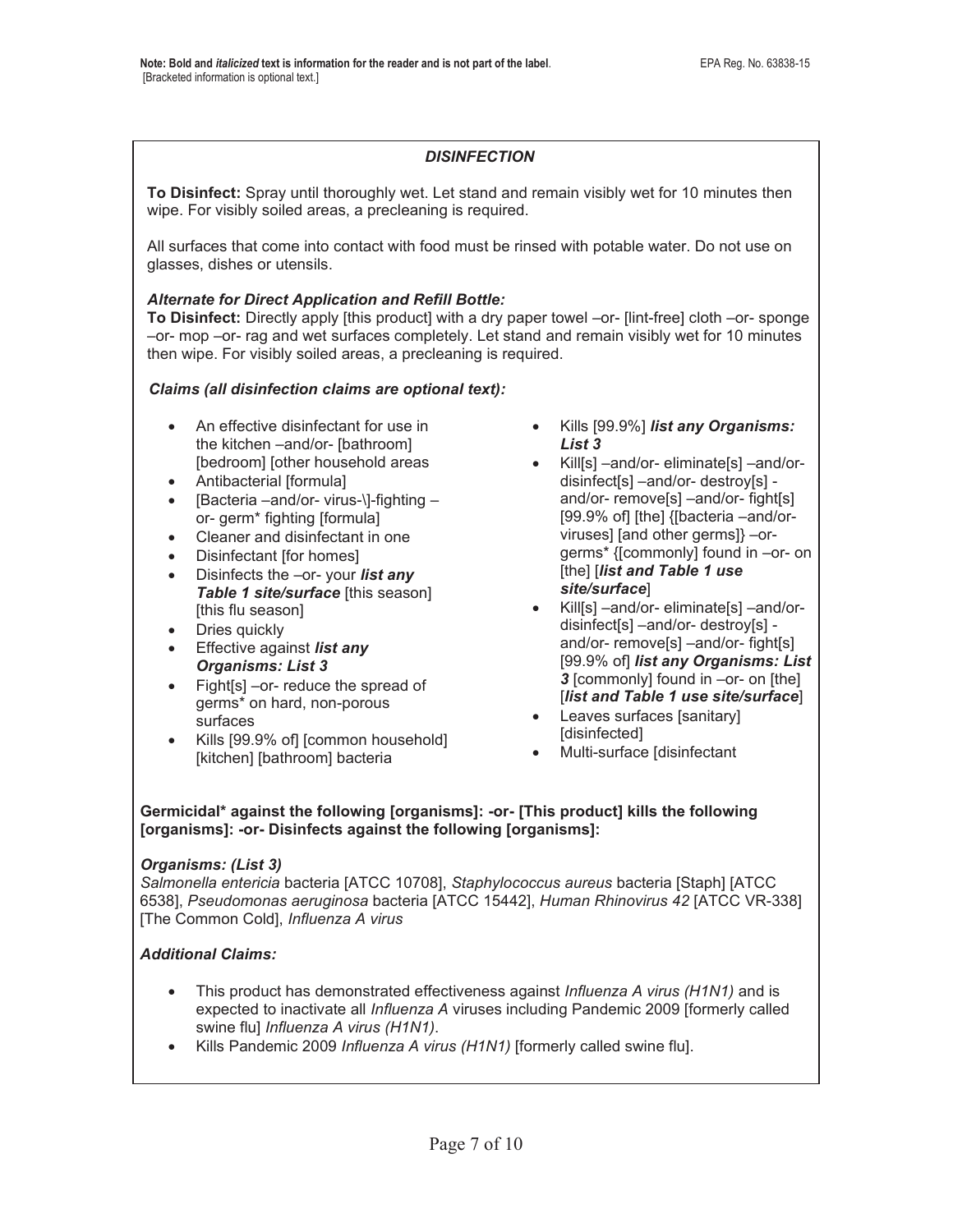#### *GENERAL CLAIM (all general claims are optional text)*

*Scent descriptors:* 

• Bleach-free Scent

#### *Additional descriptors (non-disinfectant-related):*

- Bleach Free
- Chlorine-Free [Formula]
- Clear Formula
- Deep Cleaning
- Dye Free [and Fragrance Free]
- Easy To Use
- Fresh Scent
- Great for everyday use [in the kitchen] [in the bathroom]
- $\bullet$  Leaves your –or- my home smelling clean –or- fresh

• Clean [Fresh] Scent

- No Chlorine
- $\bullet$  No mixing
- Non-abrasive formula
- Non Chlorine Formula
- Perfume-Free
- Recyclable bottle
- Trigger Spray
- Versatile
- Works on a wide range of [household] [kitchen] [bathroom] [bedroom] surfaces
- Works quickly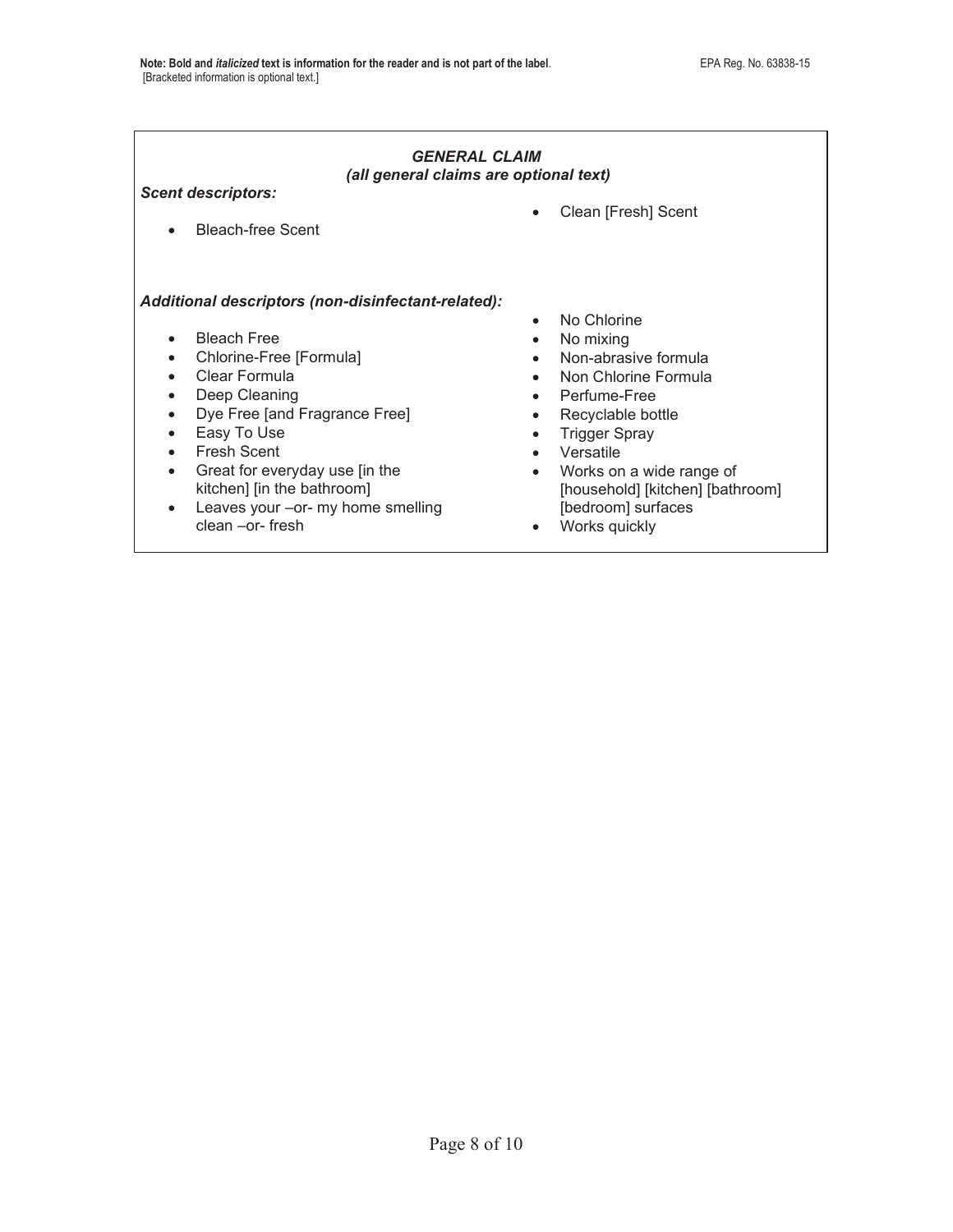#### *TABLE 1: Hard Nonporous Surfaces Use Sites:*  • Airplanes • Airports • Automobiles **•** Basements • Bathroom –orlocker room facilities • Bathrooms **•** Bedrooms • Boats • Buses • Butcher shops • Cafeterias • Campers • Children's rooms • Convenience stores • Churches • Correctional facilities • Day care centers • Dens • Dorms **Egg Hatcheries** • Elevators • Emergency vehicles Factories • Family areas • Fast food restaurants • Garages • Gas station Gyms  $\bullet$  Health clubs • Homes **Hotels** • Households • Institutions **Kennels** • Kitchens Laboratories Lavatories • Laundry rooms • Lounges • Malls • Markets • Meat and Poultry Facilities • Military installations  $M$ otels • Nurseries **Offices** • Pet areas Pharmacies Play areas -orrooms Playground Public facilities – or- restrooms **Recreational** centers Rental cars • Rest stops **Restaurants Restrooms**  $\bullet$  School buses • Schools • Shelters • Ships • Subways • Supermarkets • Trains • Trollevs • Warehouses

*Surfaces:* [For use on –or- Use this product on] [Washable] Hard, Nonporous Surfaces [throughout the house].

- Animal cages
- Appliance exterior[s] [surfaces]
- [Bathroom] [Kitchen] faucet[s] [handles]
- Bathtubs
- Cabinets–orcupboards
- Cages
- Car interiors
- Casing –and/or-Shell –Eggs
- Chairs
- **Closets**
- Countertops –orcounters
- $\bullet$  Cribs
- Desks
- Diaper changing tables –or- pails
- [Dining] [Fast food] [Kitchen] [Picnic] [Play] [Restaurant] [Tray] tables
- Dining room surfaces –and/or tables –and/or fastfood restaurant tables
- [Door] [Cabinet] [Appliance] knobs
- Door[s] frames
- Doorknobs
- Drain boards
- Elevator buttons
- Exhaust fans
- Fixtures
- Floors [around toilets]
- Garage surfaces
- Garbage cans
- $\bullet$  [Grocery store] carts
- [Kid's] play **[structures]**  [equipment] [furniture] [tables]
- Light switches
- Medicine cabinets
- $\bullet$  Office –or bedroom –or bedside furniture
- Outdoor grill exteriors Outdoor –or-
- patio furniture • Pet areas –or-
- surfaces Plastic shower
- curtains Playground
- equipment Playpens
- Portable toilet
- exteriors
- Range hoods
- Recycling bins
- $\bullet$  RV's
- Shelves and drawers
- Shower stalls  $$ or- showers
- Shower [walls]
- **Sinks**
- 
- Sports equipment  $\bullet$  Stovetops –or
	- stoves
- **Tables**
- Toilets –and/or urinal exterior[s] [surfaces]
- Toilet seats
- [Toilet][toilet flush] [telephone] [cabinet] [door]
- handles<sup>-</sup> **Tools**
- Toy boxes
- Trash cans
- **Trash**
- compactors Tubs [and] –or-
- glazed [ceramic] tile
- Vanity tops
- [Vinyl] linoleum [Washable] floors [including linoleum, no-wax, vinyl, and glazed ceramic tile]
- Washable
- kitchen surfaces
- [Washable] walls
- **Wastebaskets**